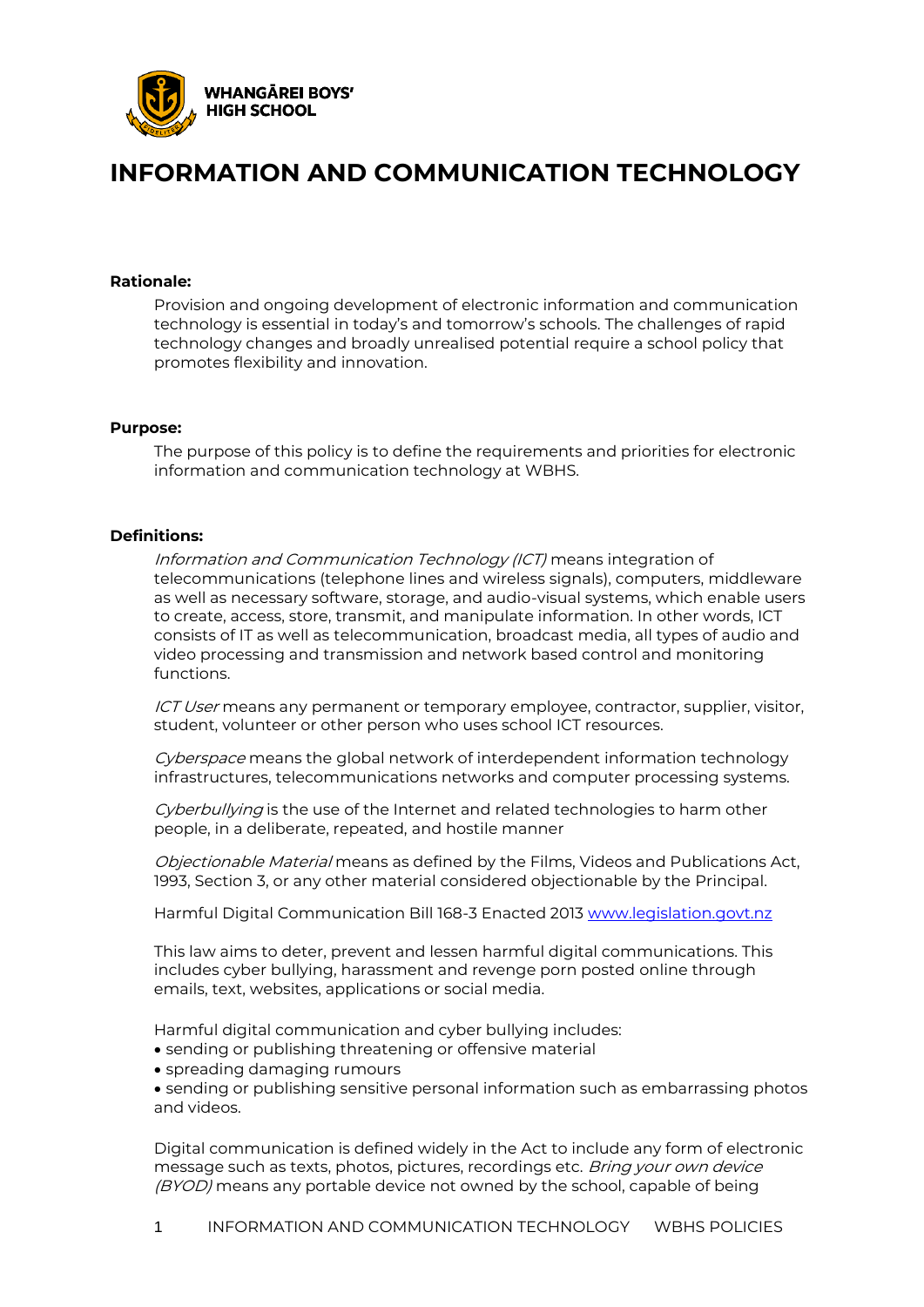

# **INFORMATION AND COMMUNICATION TECHNOLOGY**

connected to the school's ICT network. These include but are not restricted to laptop, notebook, netbook, tablet, smart phone, portable memory drive or stick, ipod, playstation, and x-box.

Ultrafast Broadband (UFB**)** refers to the current NZ Govt initiative to roll out fiberoptic cable connectivity to schools, enabling internet connection speed of up to 1 gigabit per second. WBHS physically connected to this infrastructure in 2011.

Schools Network Upgrade Programme (SNUP) means the Ministry of Education initiative to provide consistent minimum standards of ICT network infrastructure in schools. WBHS received a SNUP upgrade in 2011, and currently complies with the MoE SNUP standard.

### **Scope:**

This policy applies to:

- **1.** All employees, and contractors who have delegated responsibility to install, develop, service and maintain ICT, and
- **2.** All ICT users.

## **Guidelines:**

- **1.** The school will provide and maintain an electronic ICT network of hardware and software.
- **2.** The network will provide for:
	- a. Education of students
	- b. School administration
	- c. Security of premises
	- d. Communication with and between stakeholders
	- e. Public relations, public affairs, and promotion of the school.
- **3.** The highest priority for ICT use is student learning and achievement. The school will give high priority to use of BYOD and UFB in enhancing student engagement and learning.
- **4.** The school recognises the rapid rate of change and development of ICT, and when considering new initiatives, will pursue innovations that are flexible to change and adapt, cost-effective, and best suited to the needs of students.
- **5.** ICT users will be protected from Objectionable Material, offensive and inappropriate material by appropriate monitoring and filtering systems.
- **6.** ICT users will be protected from Cyberbullying by appropriate management procedures, protocols, and interventions.
- **7.** The ICT network must be protected by robust systems from damage and sabotage caused by cyberspace activities such as viruses and malware.
- **8.** Copyright and intellectual property protection legislation will be strictly observed.